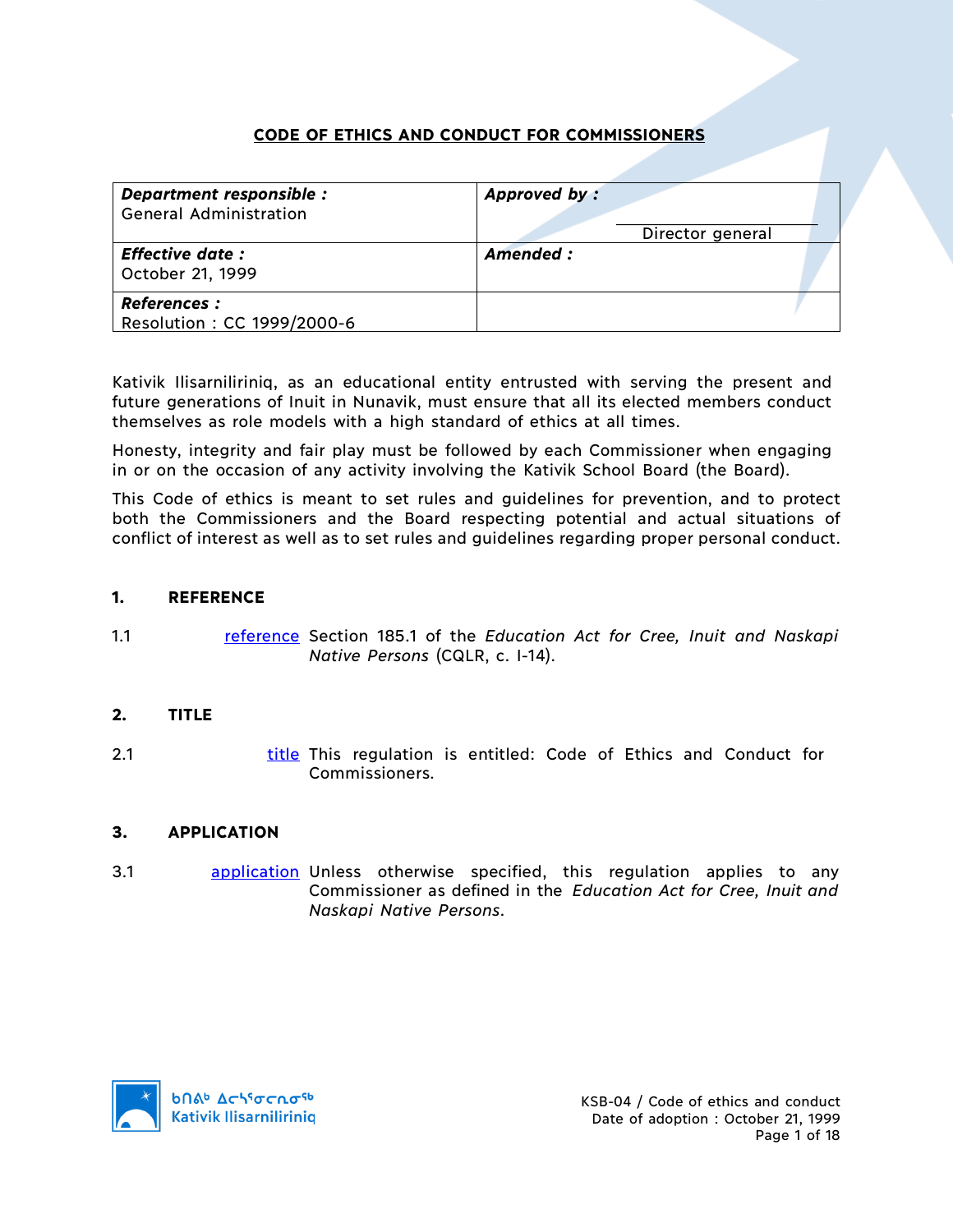# **4. DEFINITIONS**

- 4.1 definitions In this regulation the following expressions mean :
	- a) **conflict of interest**: A situation where a Commissioner is exposed to being influenced in taking advantage or in advancing his own personal interest or that of other close persons, relatives or related business entity, in the exercise of his functions as a school Commissioner;
	- b) **Director-General**: the Director-General of the Kativik Ilisarniliriniq;
	- c) **relative of a Commissioner**: the spouse, the natural or adoptive mother or father, son or daughter or brother or sister of the Commissioner;
	- d) **related business entity**: any business, enterprise or activity carried on personally or through a partnership of one kind or another, or corporation in which the Commissioner or his relative has a direct or indirect interest no matter what the level of this interest may be.

## **5. DUTIES AND OBLIGATIONS OF COMMISSIONERS**

### **GENERAL COMMITMENT**

- 5.1 oath The Commissioner respects his oath of office. *(see Annex A)*.
- 5.2 compliance with As official representatives of the population in matters of laws and regulations Education, Commissioners must abide to laws and regulations and act as role models in Inuit society.
- 5.3 **bersonal** A Commissioner's personal interest must not come into conflict interest with the interests of the Board.

In particular, a Commissioner must :

- a) avoid any situation of conflict of interest with the Board and, when such conflict exists, proceed in accordance with the provisions of this Code;
- b) avoid taking part in decisions relating to any contract, agreement or financial payment or arrangement between the Board and himself or herself and any relative or related business entity;

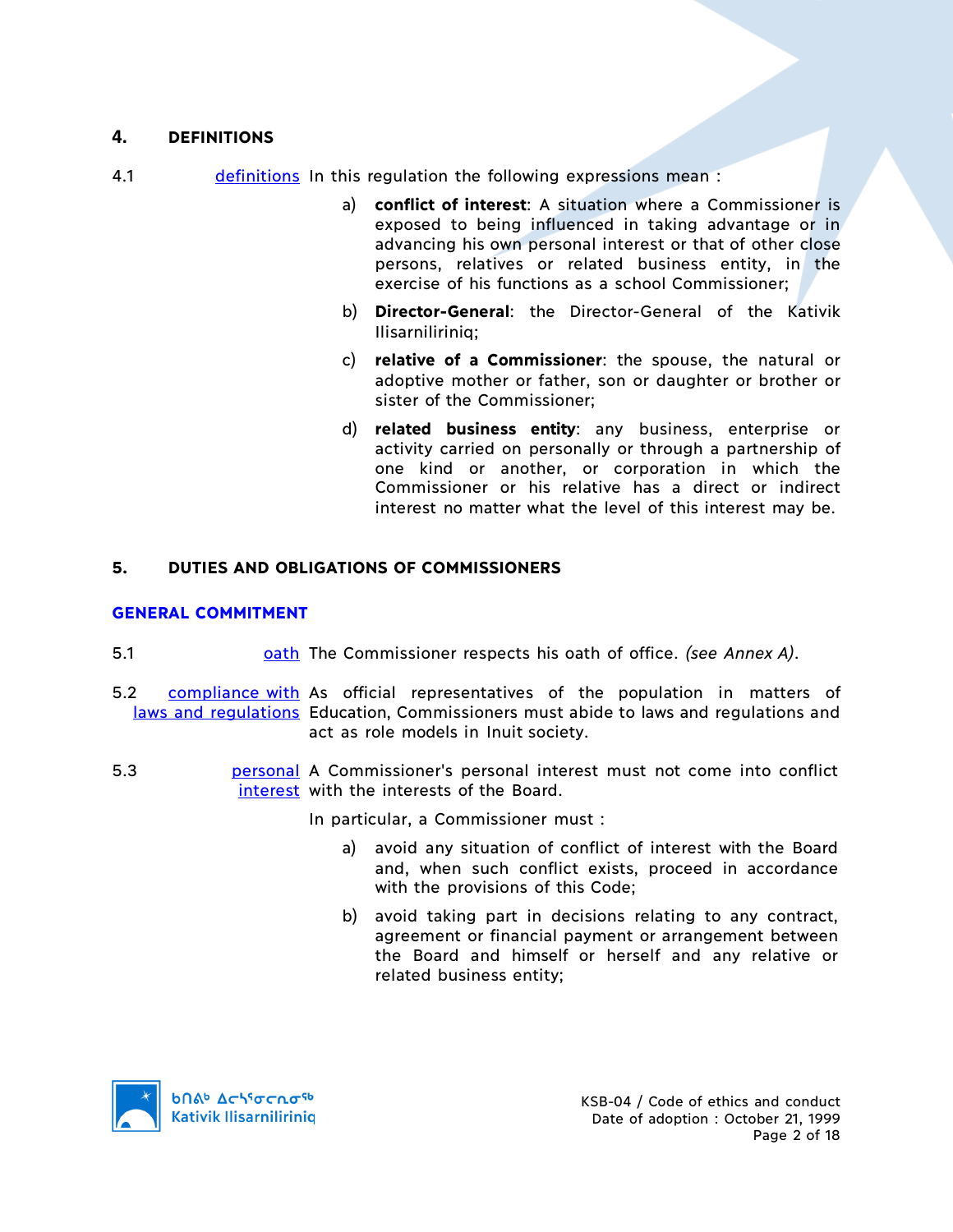- c) avoid any practice relating to trading in favors or to the misappropriation of the funds of the Board or to the misuse of the property of the Board;
- d) avoid influencing any and all Commissioners, senior and management staff members in relation to contracts, agreements, arrangements, payments or employment for himself or herself or for a relative or related business entity;
- 5.4 respect of The Commissioner exercises his duties in respect of laws and laws and charters charters adopted by parliaments.
- 5.5 duties and All Commissioners shall carry out their duties and functions for functions the Board in such a manner that is transparent and that public confidence and trust in the integrity, objectivity and impartiality of the Board are conserved and enhanced.
- 5.6 funds or other No Commissioner shall directly or indirectly use or allow to be property of the used any of the funds or other property of the Board for anything Board other than approved activities or programs of the Board.
- 5.7 **benefit No Commissioner shall participate in any decision or influence a** from the Board decision to gain or appear to gain a benefit from the Board for himself or for a relative or a related business entity.
- 5.8 **information** No Commissioner shall take advantage of or benefit for himself, a obtained in the relative or a related business entity, from information which is course of his duties obtained in the course of duties or functions for the Board and which is not already publicly available.
- 5.9 **use of** With respect to social conduct, without limiting the generality of drugs or alcohol the foregoing, it is of particular concern that Commissioners do not make use of drugs, be involved in transportation or any kind of trafficking of drugs or alcohol, and avoid any behavior to encourage drugs or alcohol consumption.

#### **COMMITMENT TOWARDS THE COMMUNITY**

- 5.10 **children** The interest of the children and students shall be the foremost and students consideration in all decisions made by the Commissioner.
- 5.11 respect of The Commissioner respects everybody's rights. everyone's rights

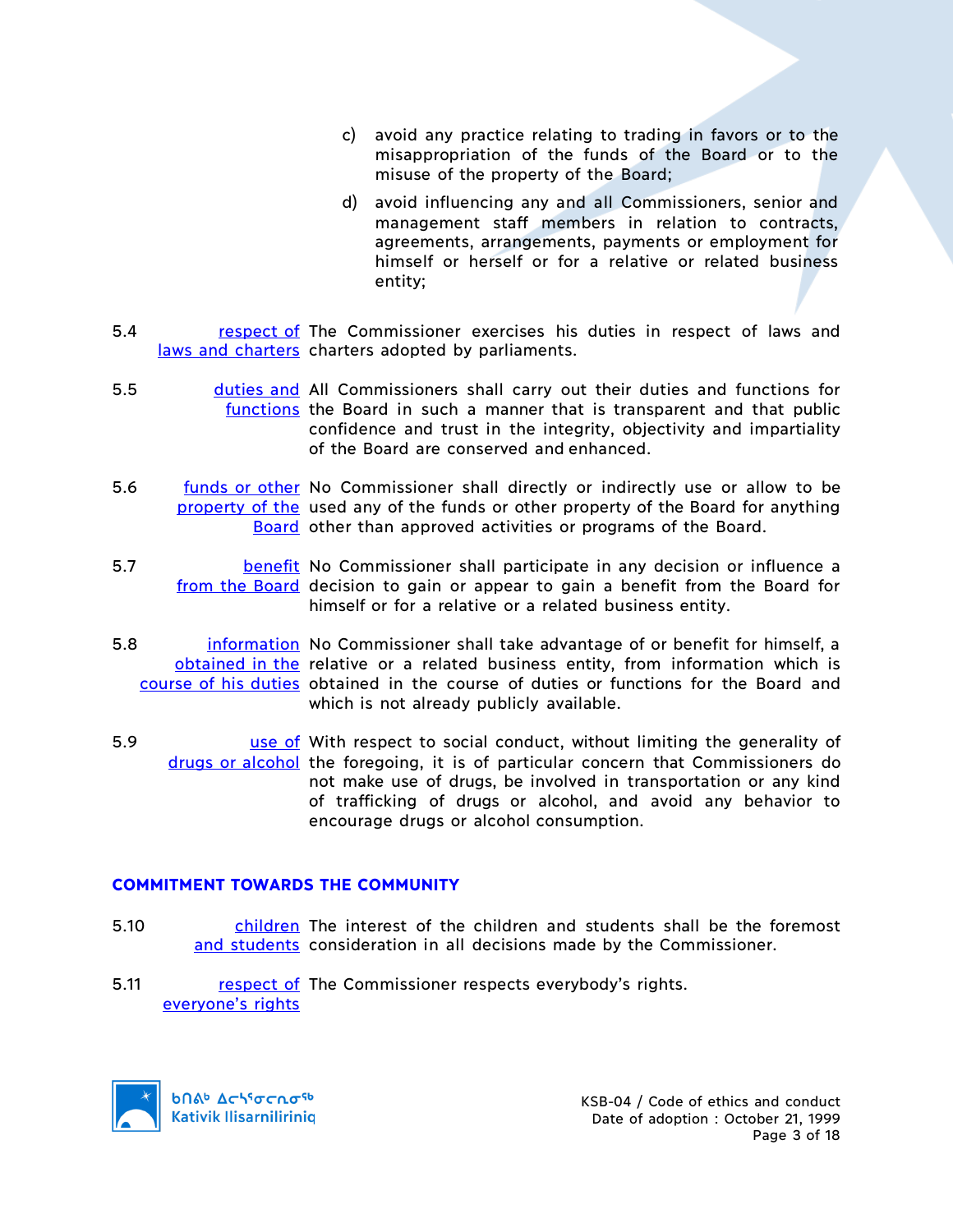- 5.12 **availability of The Commissioner ensures that there is the greatest fairness in** the offer of services the availability and offer of services to the communities.
- 5.13 **Education** The Commissioner must conciliate his function of representative Committee of the parents and the population and be attentive to their expectations. In particular, he must respect and take part in the Education Committee.

### **COMMITMENT TOWARDS THE SCHOOL BOARD**

- 5.14 rules adopted The Commissioner respects the orientations, priorities, by the Board regulations, policies, procedures and other rules adopted by the Board.
- 5.15 fellow members The Commissioner shows respect and courtesy towards his fellow of the Council members of the Council.
- 5.16 **colleagues** The Commissioner respects the rights of his colleagues to express themselves freely and without constraints on matters related to their functions.
- 5.17 decisions make The Commissioner stands by the decisions make by the Council by the Council and must see to their execution.
- 5.18 **take part** The Commissioner shall take part in deliberations actively and in deliberations openly, take part in the vote in order to decide issues, and show solidarity with his colleagues with respect to decisions made.
- 5.19 **Board's** The Commissioner looks after the Board's Interests. Interest
- 5.20 rigorousness The Commissioner shows rigorousness in the analyses, judgements, comments and proposals he brings forward.
- 5.21 confidential The Commissioner, in the course of his mandate and afterwards, information must not disclose to others any confidential information, particularly when related to personal information, commercial information and information gathered during *in camera* meetings.
- 5.22 **meetings** The Commissioner must attend all Board meetings relevant to his attendance function, be it Council of Commissioners, Executive Committee, Education Committee meetings or others, and ensure that he is on time for and throughout these meetings, unless he has just cause for not attending.

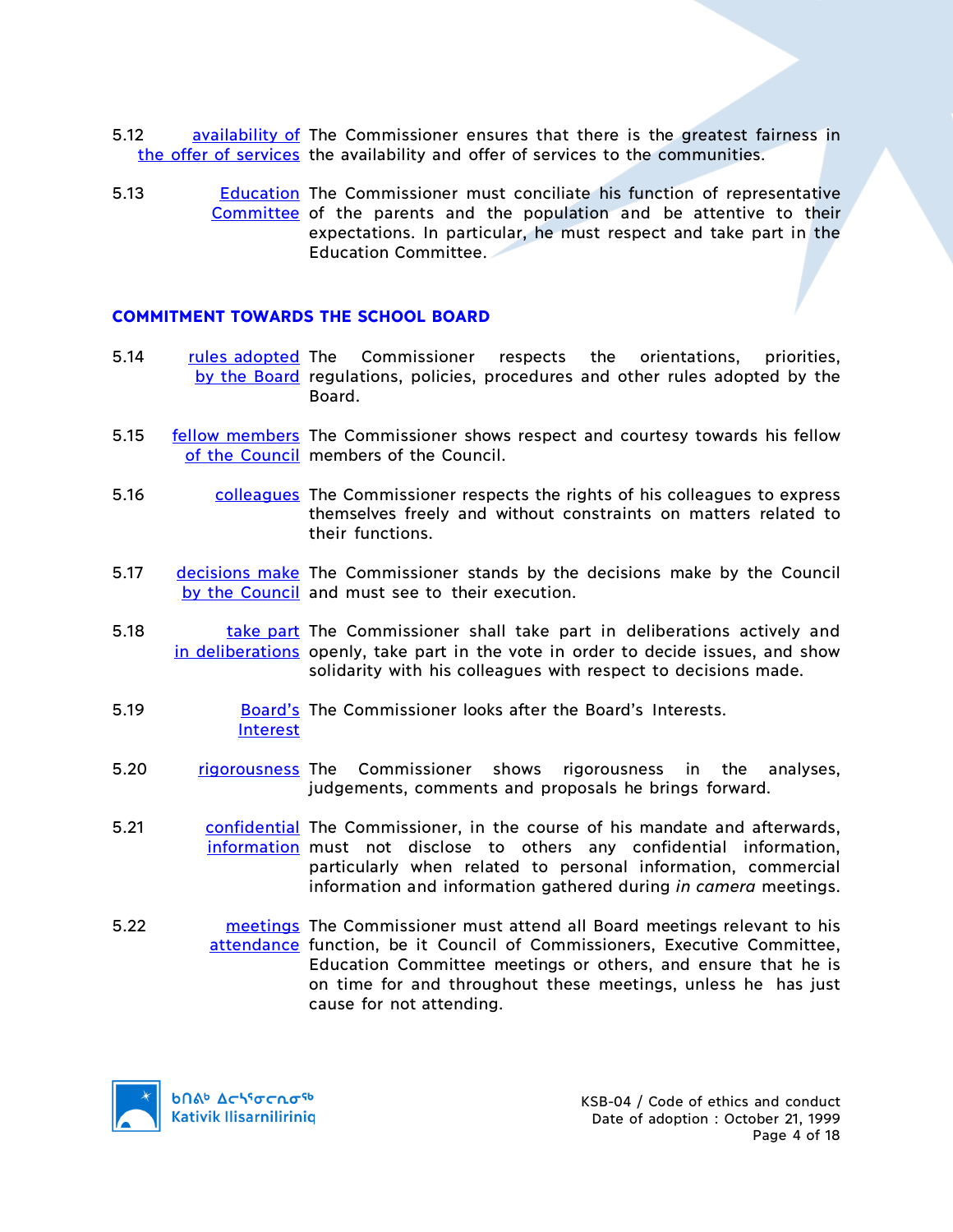- 5.23 **conflict of The Commissioner must avoid placing himself in situations** interest involving conflict of interest or the appearance of conflict of interest.
- 5.24 services provided The Commissioner can not use his position to obtain, for him or by the Board his family, services provided by the Board to which he would not have access otherwise
- 5.25 **financial The Commissioner shall not receive any financial compensation,** compensation, service, benefit or advantage from the Board to carry out his service or advantage duties, other than the travel expenses as per the rates established in the Policy of the Board on this matter, and the honoraria as established in the Regulation respecting the indemnification of members of the Executive Committee and of the other Commissioners, its modalities of application, and applicable laws and regulations.
- 5.26 values and The Commissioner must uphold the values and mission promoted mission by the Board when adopting policies and regulations and making other decisions.

### **COMMITMENT TOWARDS PERSONNEL AND STUDENTS**

- 5.27 role and The Commissioner must exercise his role and responsibilities responsabilities without any discrimination.
- 5.28 respect and The Commissioners shall treat the staff and students with respect courtesy and courtesy and preserve the respect, confidence and trust of everyone.
- 5.29 **roles**, The Commissioner must respect the roles, responsibilities and responsabilities and functions of the staff at all levels and avoid intervening in the functions execution of their mandate.

## **6. SITUATIONS OF CONFLICT OF INTEREST**

Since situations of conflict of interest are almost limitless and cannot all be covered in this regulation, Commissioners are expected to conduct themselves at all times with the highest ethical standards in a manner which will bear the closest scrutiny. The Commissioners are responsible for seeking guidance from the appropriate source before embarking on activities which might be questionable.

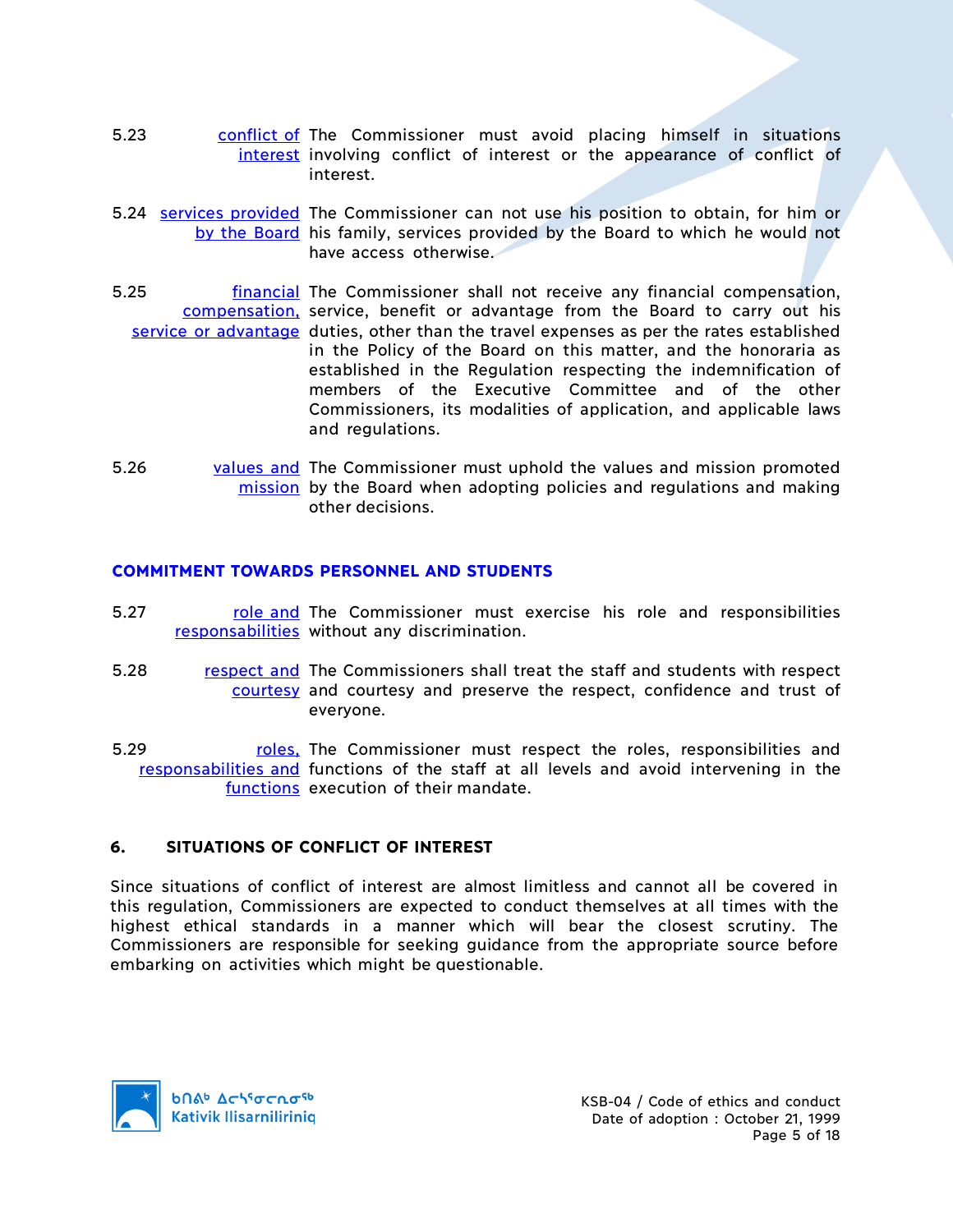- 6.1 conflicts of Interest Conflicts of interest may arise, or may be perceived to arise, when involving people are involved in making decisions affecting any members personal of their families, relatives, present or former business partners or relationships those with whom they have or have had intimate relationships.
- 6.2 conflicts arising Conflicts of interest can arise when a Commissioner has a material out of material interest in firms or organizations with which the Board enters into financial interests transactions. Therefore, the Commissioner should excuse himself from taking part in any decision pertaining to transactions with firms or organizations in which his relatives or those with whom he has a valued relationship have a material financial interest.
- 6.3 conflicts of interest A Commissioner involved in another organization and who may arising out of enter into conflict with the Board orientation should not take part external activities in the decision making when an issue to be discussed involves such organization. However, the Kativik regional Government (KRG) representative is not bound by this provision when the KRG's interests are involved.
- 6.4 **favoritism in The Board takes every precaution to guard against favoritism of** employment any kind in hiring staff members, and must be scrupulously fair and honest in ensuring that positions are well advertised and that appointments are offered always to the best-qualified available candidates.

When a Commissioner is in a position to influence personnel decisions, such as recruitment, performance evaluation, promotion or termination of employment with respect to another person with whom the Commissioner has a relationship which might reasonably be construed as a conflict or potential conflict of interest, then the Commissioner has a duty to disclose the situation to the Director-General or the Council of Commissioners.

The Commissioner is expected to avoid apparent and actual conflict of interest situations by not participating in any decisionmaking process concerning a relative.

6.5 conflicts A conflict of commitment is a special form of conflict of interest of commitments that arises with respect to how a Commissioner spends his time in relation to his specific duties and responsibilities. Because Commissioners are extended considerable discretion over the performance of their mandate, apparent or potential conflict of commitment situations arise from time to time. A real conflict of commitment exists whenever his involvement with other activities interfere with his commitment to his duties and responsibilities. If a real conflict of commitment exists, then steps must be taken either to reduce or eliminate this other involvement.

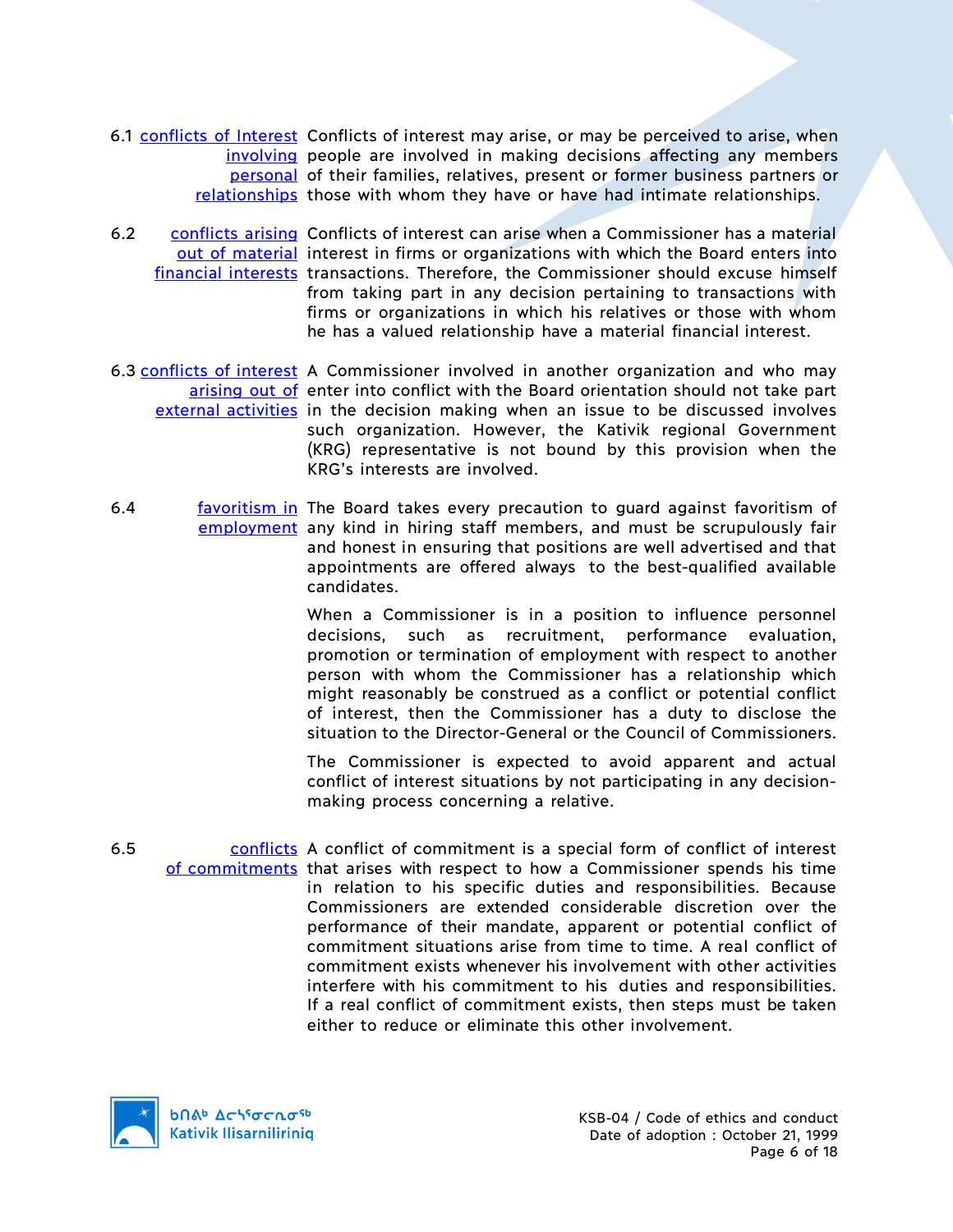A Commissioner may make other commitments, remunerative or not, so long as these do not interfere with or prevent him from honoring his commitments to the Board.

 $6.6$  gifts, a) hospitality and other benefits Gifts, hospitality and other benefits that could influence a Commissioner's judgement and the performance of his duties, functions or responsibilities for the Board must be declined. Therefore, a Commissioner must not accept, directly or indirectly, for himself or for a relative or related business activity, any gift, hospitality or other benefit that are offered by persons, groups or organizations having dealings with the Board unless such gift, hospitality or other benefit answer all of the following criteria::

- i. they are within the bounds of propriety, a normal expression of courtesy or within the normal standards of hospitality;
- ii. are not such as to bring suspicion on the Commissioner's objectivity and impartiality;
- iii. do not compromise the integrity of the Board.
- b) Gifts, hospitality and other benefits from a third party who has or is seeking a business relationship, a payment or employment with the Board, which are conferred or offered to a Commissioner or to his immediate relative or related business entity and the value of which exceeds five hundred dollars (\$500.00) must be immediately disclosed to the Director-General or the Council of Commissioners.

The Director-General must inform the Council of Commissioners of this matter at the first meeting which follows the disclosure and the Council must take appropriate action in accordance with this Code, including, as the circumstances warrant :

- i. requiring that the gift or the value of the gift, hospitality or other benefit be remitted to the Board to be disposed of for charitable or other purposes as the Council deems appropriate;
- ii. notifying the third party of the provisions of this Code and of requirements to cease any future gifts, hospitality or other benefits;
- iii. reviewing any business relation between the Board and the concerned third party and cancelling such relation if it can be reasonably ascertained that the relationship was acquired through exaggerated gifts, hospitality or benefits or through other improper means;
- iv. authorizing the Commissioner to keep the gift or benefit.

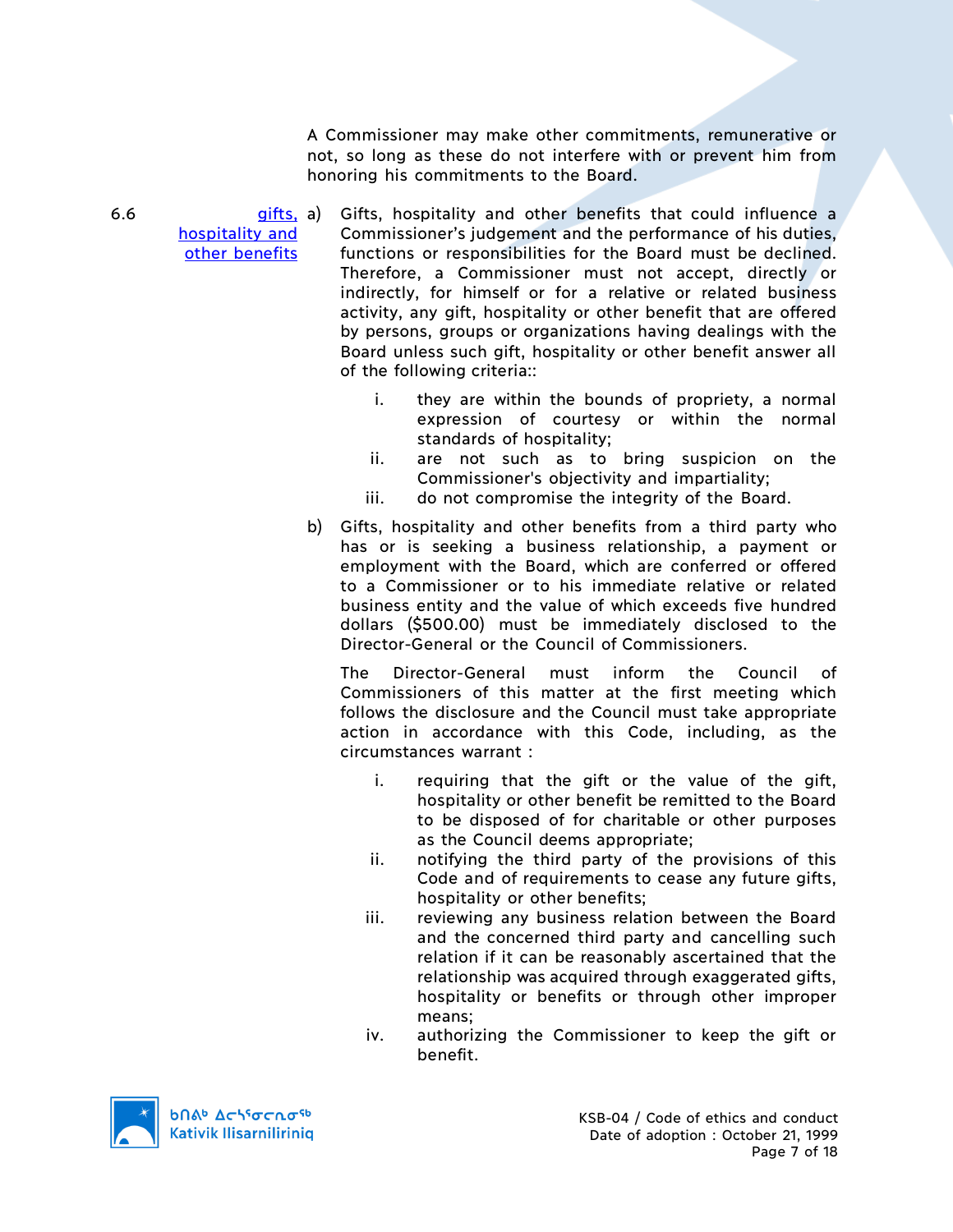# **7. PREVENTIVE MEASURES RELATING TO A SITUATION OF CONFLICT OF INTEREST**

In order to minimize the risk of conflicts of interest and to permit the resolution of such conflicts in favor of the Board should they occur, the following measures shall be taken :

# **A) DUTIES OF DISCLOSURE**

7.1 declaration of At the beginning of his mandate, the Commissioner must submit disclosure a declaration of disclosure of any interest which could place him in a situation of conflict of interest. This declaration must be updated every year or as soon as the Commissioner's personal situation or his immediate relatives' situation changes and requires a new declaration. A declaration form is shown in **Annex B.**

# 7.2 Contract with Any Commissioner:

the Board

- a) who has a direct or indirect interest in any proposed or existing contract with the Board, service or payment from the Board; or
- b) whose relative or related business entity has a direct or indirect interest in any such proposed or existing contract, service or payment,

must disclose his interest to the Board as soon as it arises or, in the case of a relative or related business entity, as soon as he is aware of the interest of such relative or related business interest.

- 7.3 procedure The procedure to be followed in relation to such a disclosure shall be as follows :
	- a) the concerned Commissioner shall disclose in writing or verbally to the Director- General or directly to the Council of Commissioners, the nature and extent of his interest, or of the interest of a relative or related business entity, in the existing or proposed contract, service or payment;
	- b) the Director-General shall refer the matter to the Council of Commissioners at its first meeting which follows the disclosure in order for the Council to decide upon the contract, service or payment in accordance with this Code;
	- c) once such a disclosure has been made, the contract shall not be entered into or carried out, the service shall not be granted nor the payment made until such time as the Council of Commissioners has finally decided on the matter in accordance with this Code;

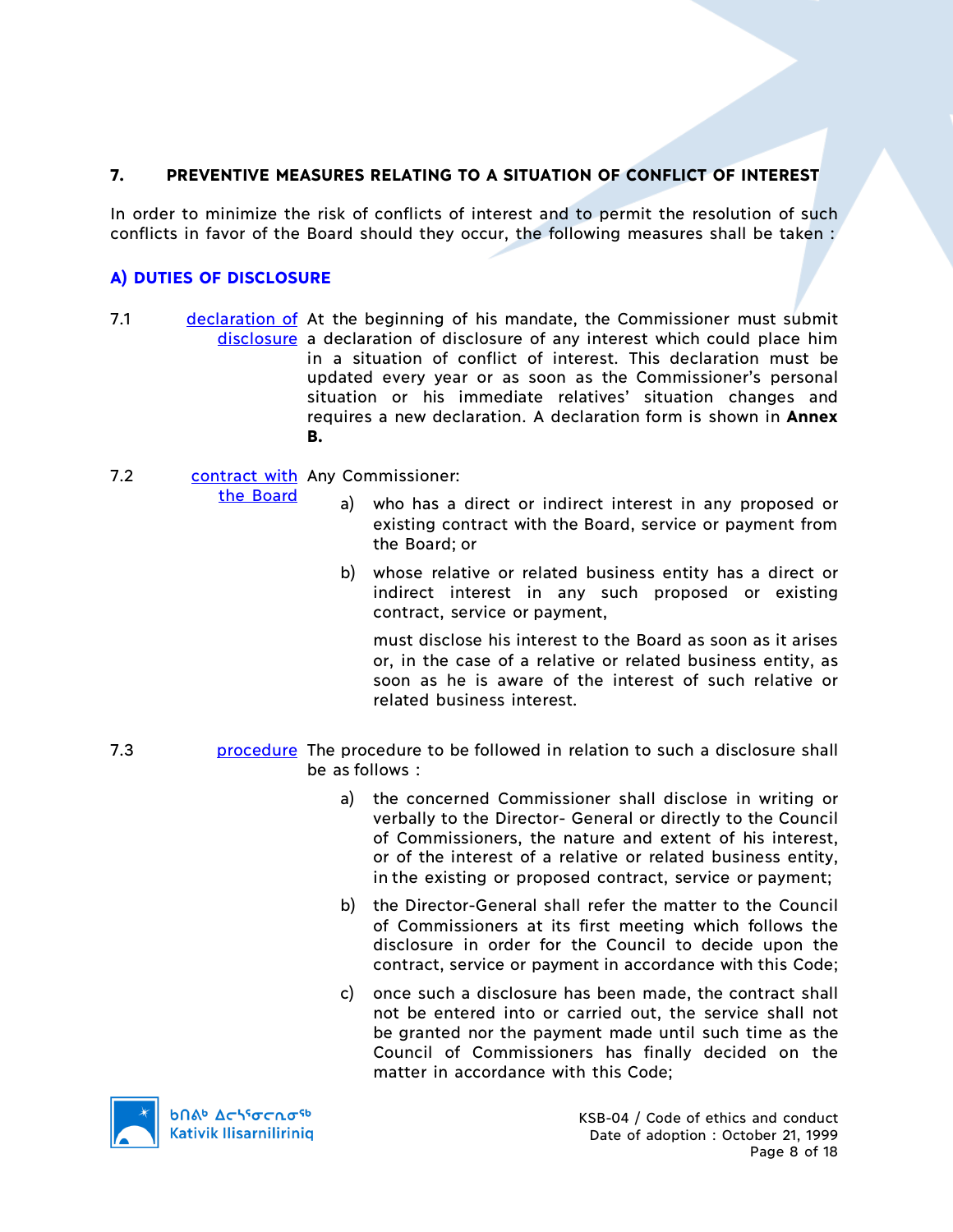- d) any authority or power granted under any ordinance, regulation or resolution of the Board shall not be exercised in relation to such contract, service or payment until such time as the Council of Commissioners has disposed of the matter as provided above. The Executive Committee may take any interim measures in relation to such contract, service or payment which may be appropriate in the circumstances pending the final decision of the Council of Commissioners.
- 7.4 not apply The duties of disclosure set out in section 7.2 and the procedure set out in section 7.3, do not apply to the following:
	- a) salary, allowances or the remuneration payable in accordance with the applicable legislation, ordinances, regulations, policies and directives of general application at the Board;
	- b) expense accounts paid in accordance with the general travel policies and directives of the Board;
	- c) services provided by the Board to the general public, such as those related to preschool, elementary and secondary education, adult education and the post- secondary programs, insofar as the participant is otherwise eligible to such services under the general policies applicable at the Board for such purposes;
	- d) contracts, services and payments involving the Makivik Corporation established by the Act respecting the Makivik Corporation (chapter S-18.1) or one of its subsidiaries or one of the Inuit land holding corporations established under the Act Respecting the Land Regime in the James Bay and Northern Quebec Territories (chapter R-13.1), in which cases a Commissioner is deemed interested only if he is an officer or director of such corporation;
	- e) insurance taken by the Board against any liability incurred by a Commissioner in his official capacity for the Board.

# **B) PROHIBITION**

- 7.5 prohibition A Commissioner:
	- a) who has a direct or indirect interest in any proposed or existing contract with the Board, service or payment from the Board, or
	- b) whose relative or related business entity has a direct or indirect interest in any such proposed or existing contract, service or payment,

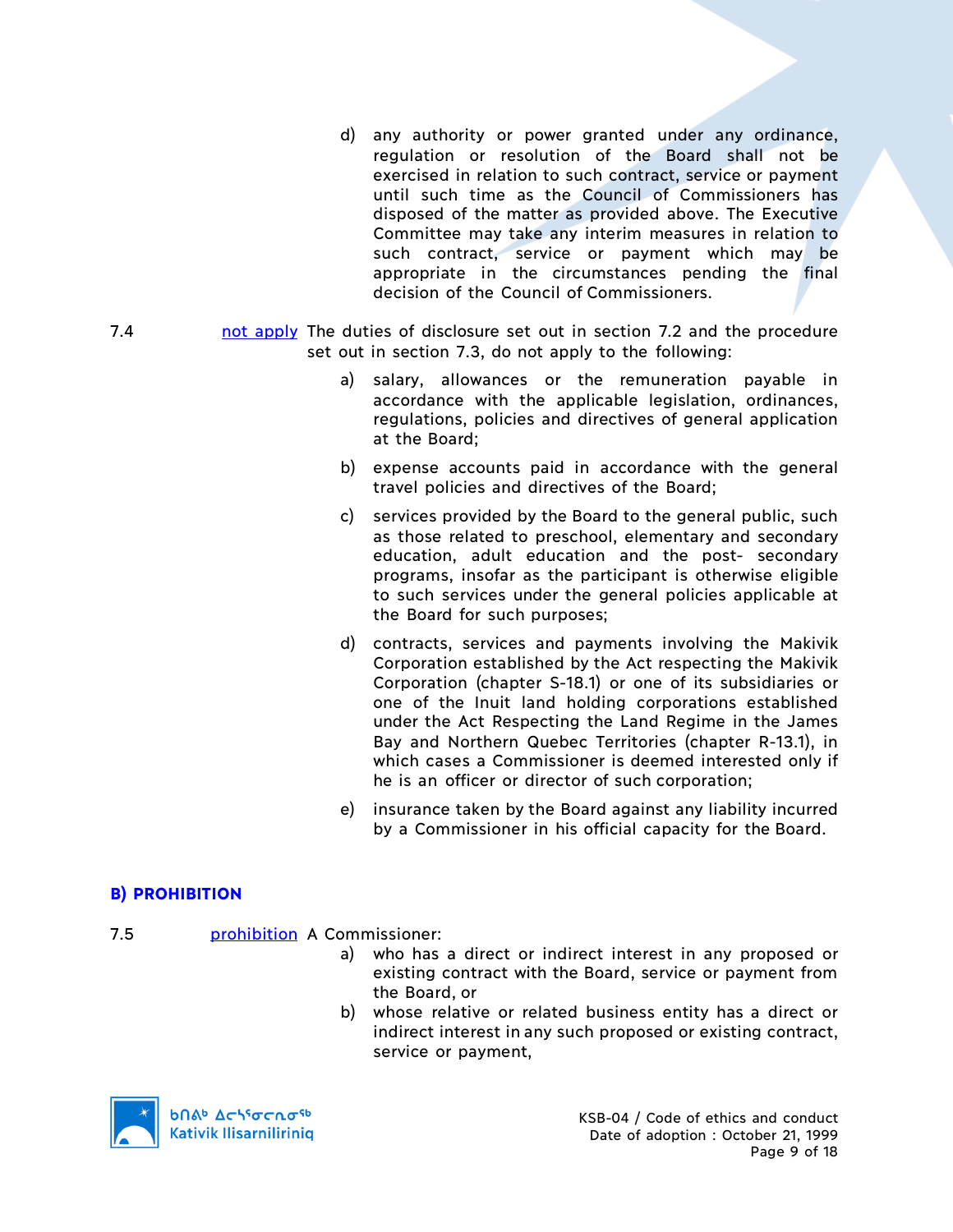shall refrain from making any decision or influencing any decision related to such contract, service or payment.

- 7.6 **disqualification** Without limiting the generality of the above, a Commissioner to from deliberations whom section 7.5 applies shall not vote and shall be disqualified from deliberations on any resolution or directive or other decision of the Council of Commissioners or Executive Committee related to such contract, service or payment. Mention of this situation shall be made in the minutes of the meeting of the Council of Commissioners or Executive Committee which the concerned Commissioner attends and at which the said contract, service or payment is discussed. Notwithstanding the above, the presence of the Commissioner can nevertheless be counted for quorum purposes at a meeting of the Council of Commissioners or Executive Committee dealing with the concerned contract, service or payment.
- 7.7 **not apply** The prohibitions set out in sections 7.5 and 7.6 do not apply to a Commissioner in the cases listed in section 7.4 above.

### **8. INQUIRY COMMITTEE**

- 8.1 **mandate** The Council of Commissioners constitutes an Inquiry Committee whose mandate is to conduct inquiries on matters of conflict of interest and personal conduct whenever required and make recommendations to the Council of Commissioners.
- 8.2 constitution This Committee shall be constituted of two Commissioners and the Director-General who is charged with coordinating the work of the Committee.
- 8.3 **Substitute** Two substitute Commissioners are designated to replace one of commissioners the members in case of absence or if a complaint or issue relates to one of the above members.

## **9. INQUIRY PROCEDURES**

- 9.1 complaint/ criteria Any Commissioner as well as any member of the general public who has reasonable grounds to believe that the provisions of this Code are not being complied with may file a complaint in this matter with the Director-General. To be accepted, the complaint must meet the following two criteria:
	- a) the complainant must identify himself;

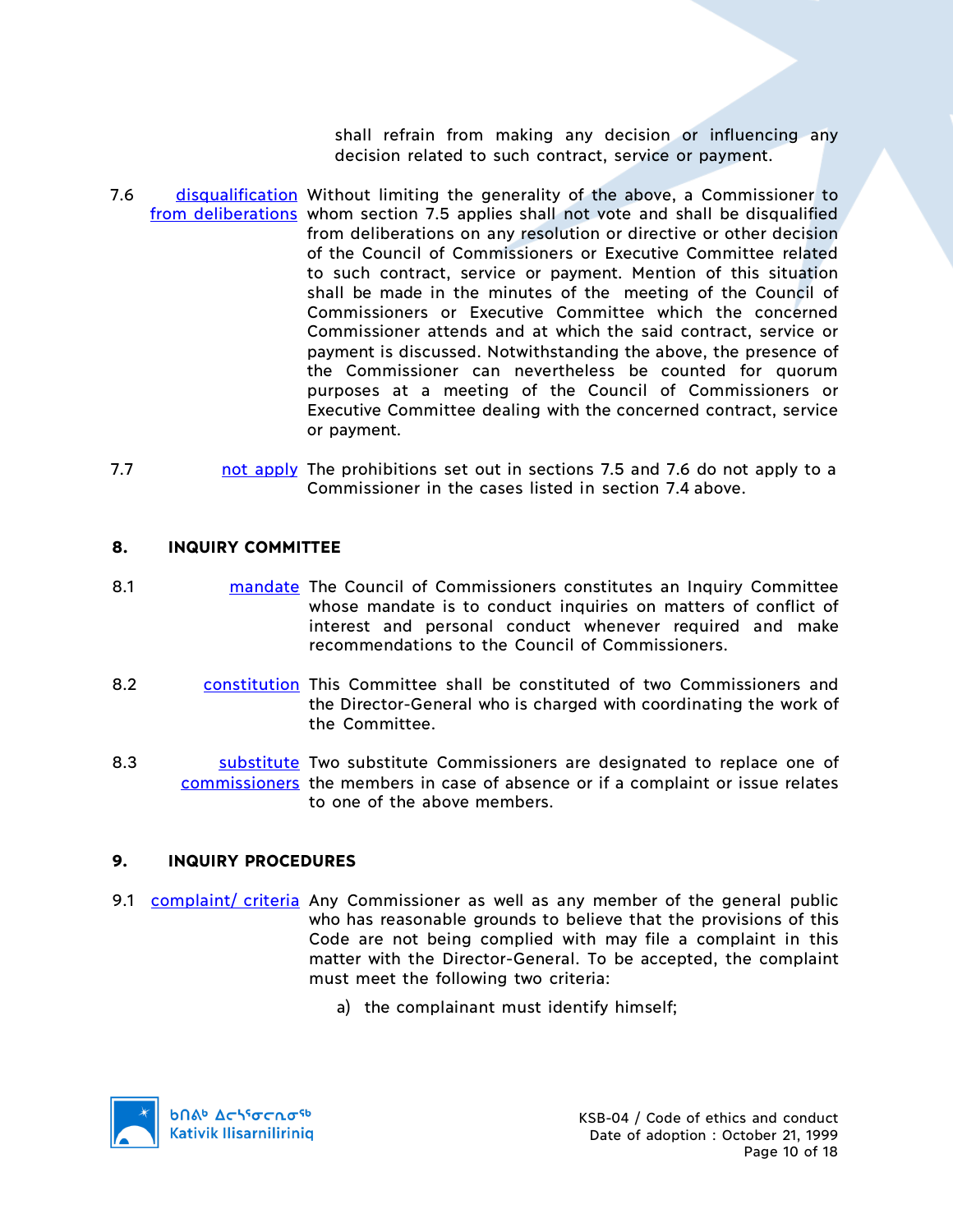- b) the complaint must provide sufficient information and details to allow the Director- General to understand the nature of the complaint and the identity of the Commissioner who it is claimed is not complying with the provisions of this Code.
- 9.2 **receipt of Any employee of the Board who receives a complaint from a third** a complaint party relating to the application of this Code must immediately forward the complaint to the Director- General, insofar as that complaint meets the two criteria set out in section 9.1.
- 9.3 validity of Upon receiving a complaint under section 9.1 or 9.2, the Inquiry a complaint Committee shall carry out an inquiry as to the validity of such complaint. On ascertaining that there may be some grounds for such complaint, the Committee shall refer the matter to the Council of Commissioners at the first meeting which follows the completion of the inquiry in order for the Council to take the measures, if any, which are required in the circumstances and which are consistent with the provisions of this Code.
- 9.4 **inquiry The Director-General may carry out an inquiry as to any** in the absence Commissioner's compliance with this Code, even in the absence of a complaint of a complaint filed pursuant to section 9.1 or 9.2.

# **10. VALIDITY OF CONTRACTS, SERVICES AND PAYMENTS**

- 10.1 validity of Any contract, service or payment involving a Commissioner or any contracts, services relative or related business entity is neither void nor voidable by and payments reason only of the Commissioner, relative or related business entity having an interest in the said contract, service or payment insofar as:
	- a) the duties of disclosure related to such contract, service or payment have been fully complied with in accordance with this Code;
	- b) the prohibitions as to refraining from taking a decision or influencing any decision related to such contract, service or payment have been fully complied with in accordance with this Code;
	- c) the contract, service or payment has been approved by the Council of Commissioners or is otherwise exempted under the provisions of this Code;
	- d) the contract, service or payment is reasonable and fair for the Board.

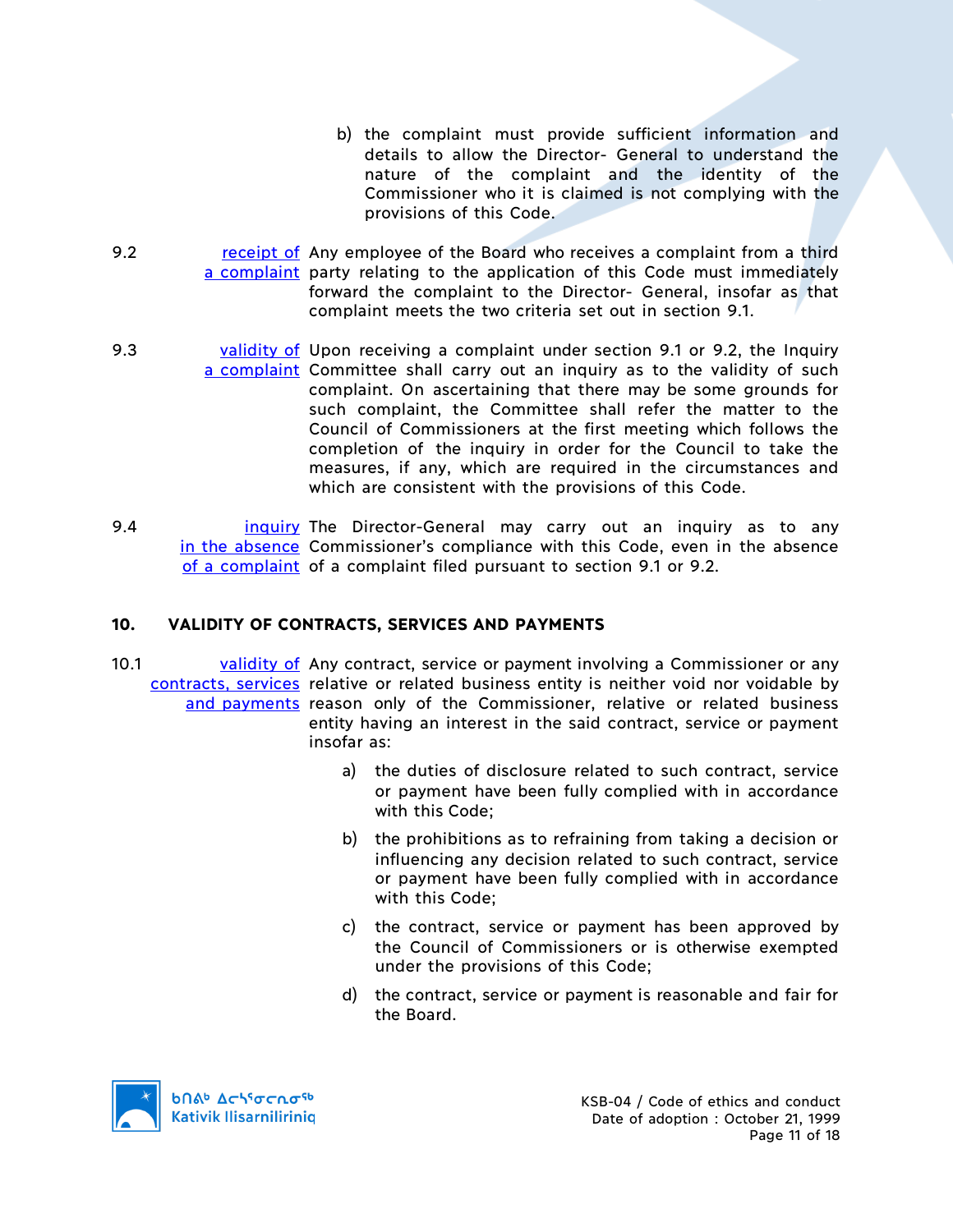### **11. OUTSIDE EMPLOYMENT**

- 11.1 **busimes a Contract Contract Contract State Contract Contract Contract Contract Contract Contract Contract** employment to the service of the Board in conformity with section 17.0.15 of the James Bay and Northern Québec Agreement, involvement in outside employment or business activities by Commissioners is not prohibited unless:
	- a) the employment or business activity is such that it is likely to result in a conflict of interest with the Board or it constitutes such a conflict; or
	- b) the employment or business activity places demands on the Commissioner which are inconsistent with the performance of the normal duties, functions and responsibilities of that Commissioner with the Board.

In any event the Council of Commissioners can require that the outside employment or business activity be curtailed or modified or that it ceases.

## **12. DUTIES AND OBLIGATIONS AFTER LEAVING OFFICE**

- 12.1 **duties of Commissioners have a duty after they leave office to act in such** commissioners a manner as not to cast doubt on the integrity and impartiality of the Board or to diminish public confidence in the Board.
- 12.2 **the first** For a period of six (6) months following the departure from the 6 months Board the duties of disclosure and the procedure set out in sections 7.2 and 7.3 hereof apply to any contract, service or payment conferred or proposed to be conferred on a former Commissioner, a relative or a related business entity or on any third party who employs the former Commissioner.

#### **13. ENFORCEMENT MECHANISM**

- 13.1 responsability The Director-General of the Board is responsible for the enforcement of this Code.
- 13.2 **duties and In addition to the duties and responsibilities set out elsewhere in** responsibilities this Code, the Director-General must:
	- a) provide a copy of this code to the Commissioners and the general public;

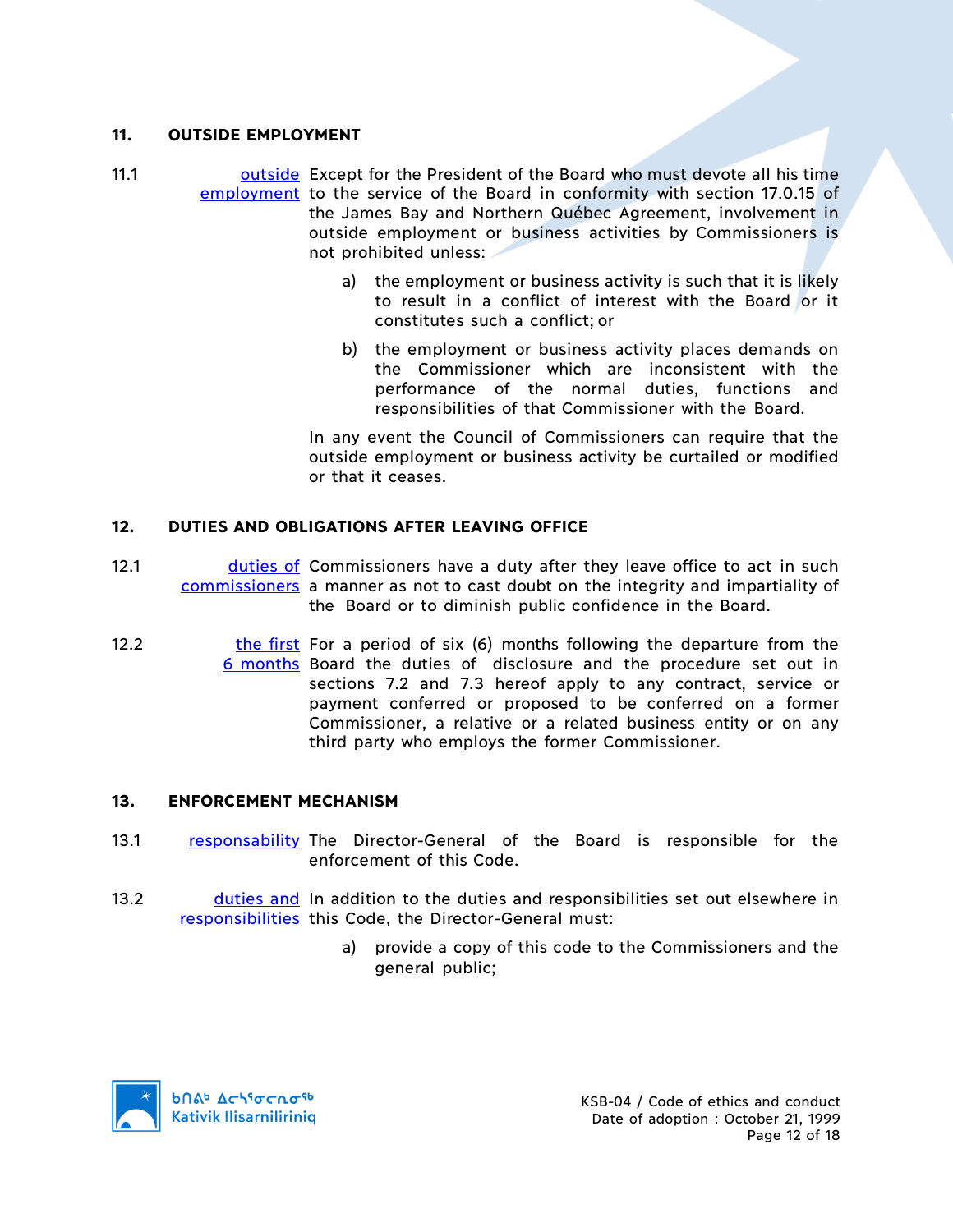- b) organize information sessions from time to time for Commissioners concerning this Code, conflict of interest matters, post-service behavior and other ethical matters of concern to the Board.
- c) advise on the application of and compliance with this Code in individual cases and assist Commissioners including former Commissioners in understanding how the said measures apply in their particular case;
- d) assist in determinating whether a particular situation constitutes a real or potential conflict of interest and recommend measures to be taken by the Commissioners in order to better comply with this Code;
- e) Through the Inquiry Committee, generally carry out all inquiries and provide all information to ensure the proper application of this Code.

### **14. PENALTIES**

- 14.1 disqualification A Commissioner who:
	- a) directly or indirectly uses or allows to be used any of the funds or other property of the Board for his personal gain, or for the gain of an immediate relative or related business entity;
	- b) knowingly fails to comply with the duties of disclosure or the procedure set out in sections 7.1 or 7.2;
	- c) knowingly fails to comply with the prohibitions set out in sections 7.5 and 7.6;
	- d) knowingly accepts a gift, hospitality or other benefit conferred or offered by a third party in contravention to section 6.6;

is disqualified for the remainder of his term as a Commissioner from holding office as a member of the Executive Committee and other committees of the Board;

When the circumstances warrant, the Council of Commissioners may request this Commissioner to resign, and take all actions it deems useful to protect the reputation and integrity of the Board.

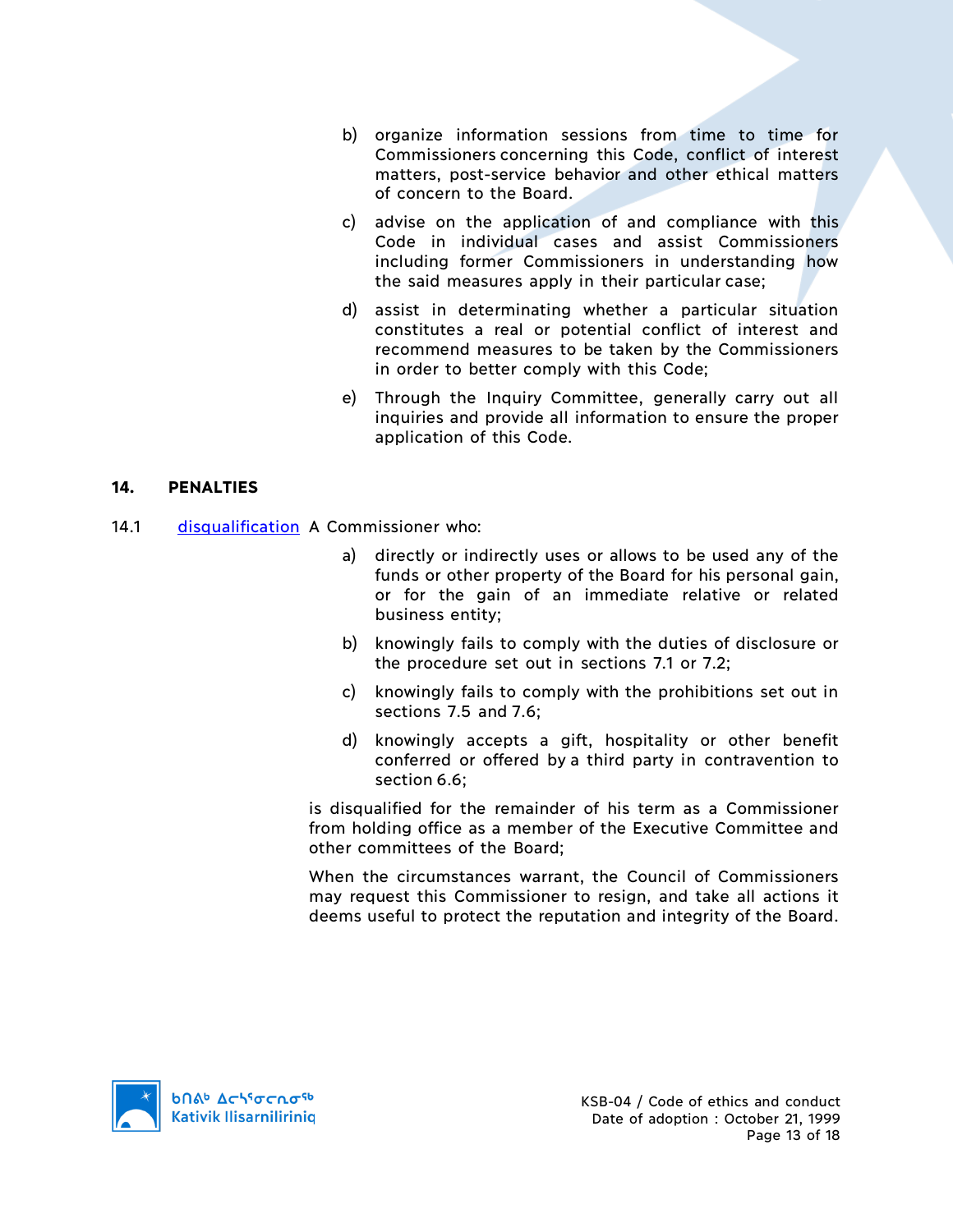- 14.2 **immediate** Should one of the obligations contained in this regulation not be action respected, the Executive Committee with the Director-General may take the following steps:
	- a) any Commissioner suspected of not abiding by the above rules or suspected of illegal or immoral act will receive a verbal warning ;
	- b) a second warning will be made in writing;
	- c) a third warning shall be made in writing and shall be final.

The Executive Committee and the Director-General may take immediate action depending on the seriousness of the act of the Commissioner concerned.

- 14.3 **reprimand** A Commissioner who does not comply with the other provisions of this Code is subject to receiving a reprimand from the Council of Commissioners, and may, when the circumstances warrant, be removed by the Council of Commissioners from any position on the Executive Committee or other committees of the Board. The Council of Commissioners may also request this Commissioner to resign, and take all measures and actions it deems useful to protect the reputation and integrity of the Board.
- 14.4 **meeting** A Commissioner who misses a meeting in whole or in part without attendance a valid reason may see his honoraria cut in accordance with the provisions of the Regulation respecting the indemnification of members of the Executive Committee and of the other Commissioners and its modalities of application.
- 14.5 **and a Commissioner** who is the object of an accusation under the under the Criminal Criminal Code or similar legislation may, when the circumstances Code or similar warrant, be removed by the Council of Commissioners from any legislation position on the Executive Committee or other committees of the Board, and have his honoraria suspended or cut in whole or in part. The Council of Commissioners may also request this Commissioner to resign, and take all measures and actions it deems useful to protect the reputation and integrity of the Board.
- 14.6 civil recourses The penalties provided above are in addition to the civil recourses of the Board resulting from the civil liability of a Commissioner who acts contrary to the law or to the provisions of this Code.

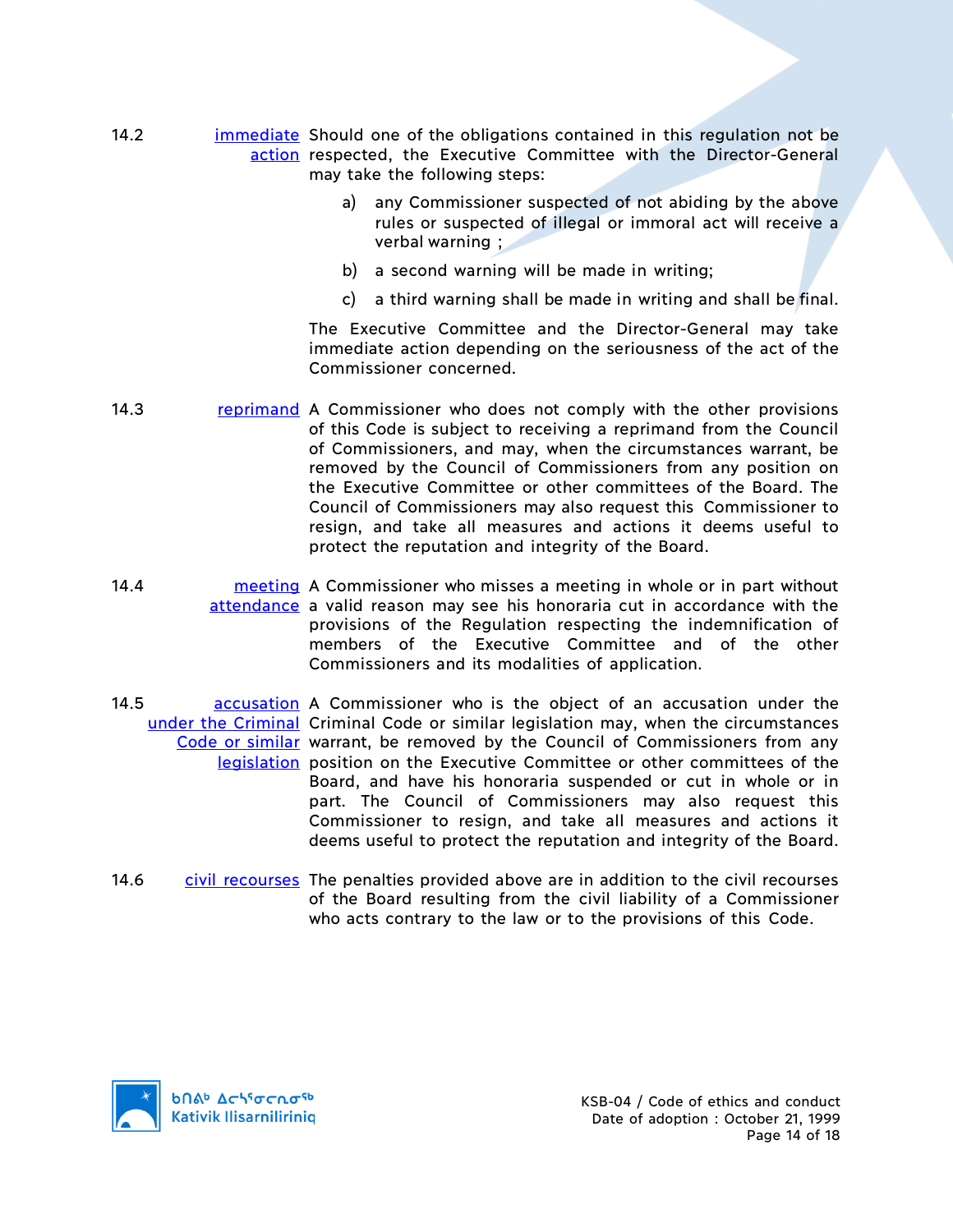- 14.7 **damages Without limiting the generality of the foregoing, a Commissioner** who on the occasion of attending Board activities, causes damages to Board or hotel or other premises due to negligence, malevolence, or to his being impaired by drugs or alcohol, may be held personally financially liable for such damages, and may face other sanctions as determined by the Council.
- 14.8 contract Any contract entered into by the Board or any payment made by in violation of the Board in violation of this Code is null and void and all amounts this Code paid under the contract and all payments made must be returned to the Board unless:
	- a) the Council of Commissioners ratifies by resolution the said contract or payment notwithstanding the violation of the Code: and
	- b) the contract or payment was reasonable and fair to the Board.
- 14.9 offense Any person who derives a benefit as a result of a failure to comply with this Code is liable for the value of the benefit derived.
- 14.10 **immediate** The Executive Committee and the Director-General may take action immediate action depending on the nature, urgency, or seriousness of the act of a Commissioner.
- 14.11 **informer le The Council of Commissioners shall inform the Education** comité d'Éducation Committee of the community represented by the Commissioner of the facts giving rise to the action taken.

## **15. FINAL PROVISION**

15.1 enforcement This regulation comes into effect the day of its adoption.

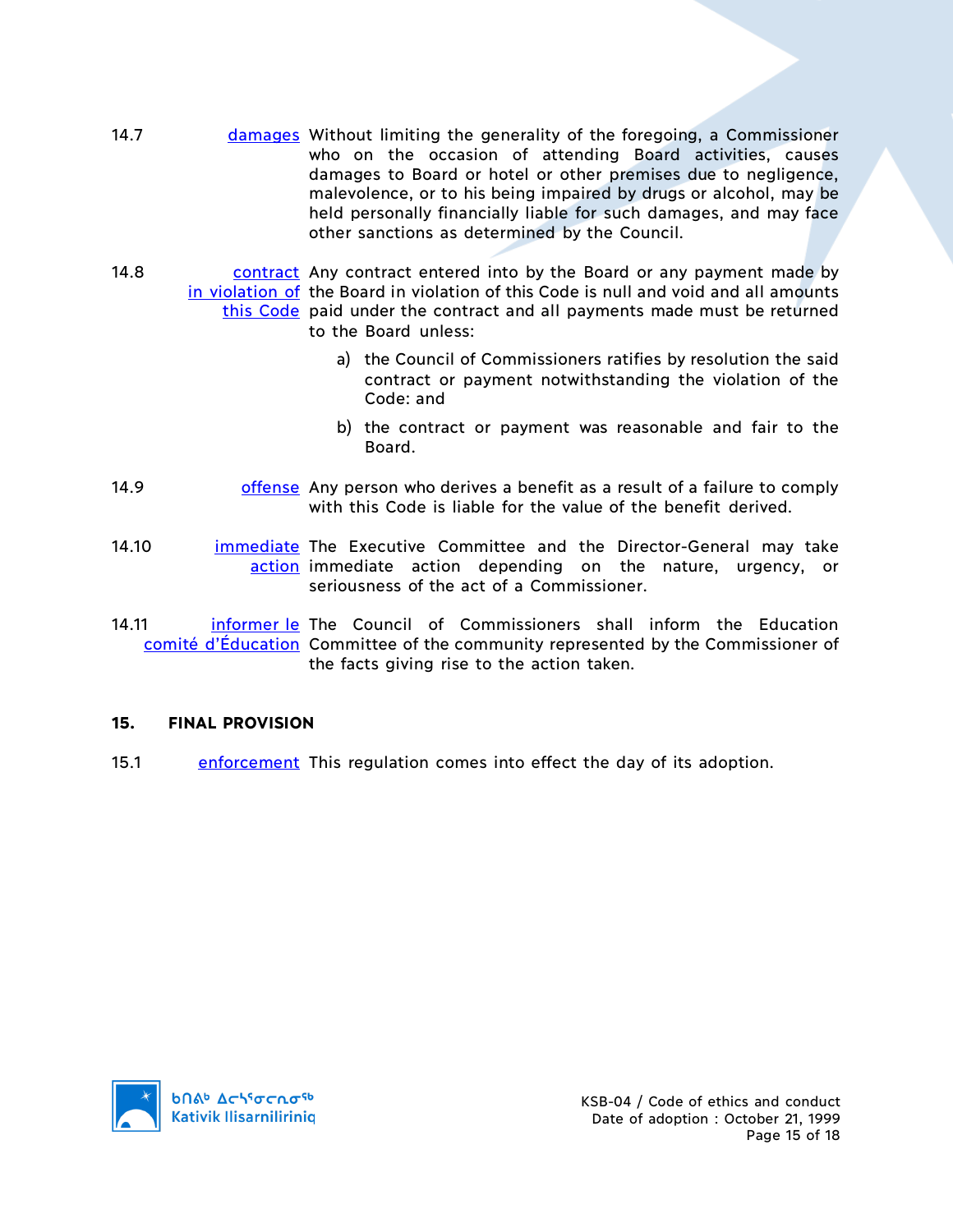### **ANNEX A** Oath of office

ᑯᐯᒃ ᓄᓇᖓᓂ ᑲᑎᕕᒃ ᐃᓕᓐᓂᐊᓂᓕᕆᓂᖅ

#### **ᓂᕈᐊᕐᑕᐅᓯᒪᔪᖅ ᐊᑎᖓ**

ᐅᕙᖓ ,

ᓂᕈᐊᕐᑕᐅᓯᒪᑦᓱᖓ ᐃᓕᓐᓂᐊᕕᒻᒥ ᑭᒡᒐᑐᕐᑎᐅᓂᐊᕐᓗᖓ ᑲᒥᓴᓇᐅᓂᐊᕐᓗᖓ ᑲᑎᕕᒃ ᐃᓕᓐᓂᐊᓂᓕᕆᓂᕐᒥ, ᐊᖏᕐᐳᖓ (ᓱᓕᑦᓯᐊᓂᐊᕐᓂᕋᕐᐳᖓ) ᐱᑦᓯᐊᒪᕆᓪᓗᖓ ᐱᒍᓐᓇᕕᓕᒫᕋᓄᑦ ᐱᓇᓱᐊᕐᓂᐊᓂᕋᕐᓗᖓ.

**MOCD**SAD

ᑕᑯᓐᓇᑎᓪᓗᖓ ᐊᖏᕐᓂᕋᕐᑐᖅ

ᐅᓪᓗᖓ ᑲᔪᓯᒃᑫᔨ

PROVINCE OF QUEBEC KATIVIK ILISARNILIRINIQ

OATH OF OFFICE

I , having been duly elected School Commissioner of Kativik Ilisarniliriniq, take oath (or solemnly affirm) that I will well and faithfully discharge the duties of my office according to the best of my judgment and ability.

SIGNED

SWORN BEFORE ME

DATE DIRECTOR-GENERAL



KSB-04 / Code of ethics and conduct Date of adoption : October 21, 1999 Page 16 of 18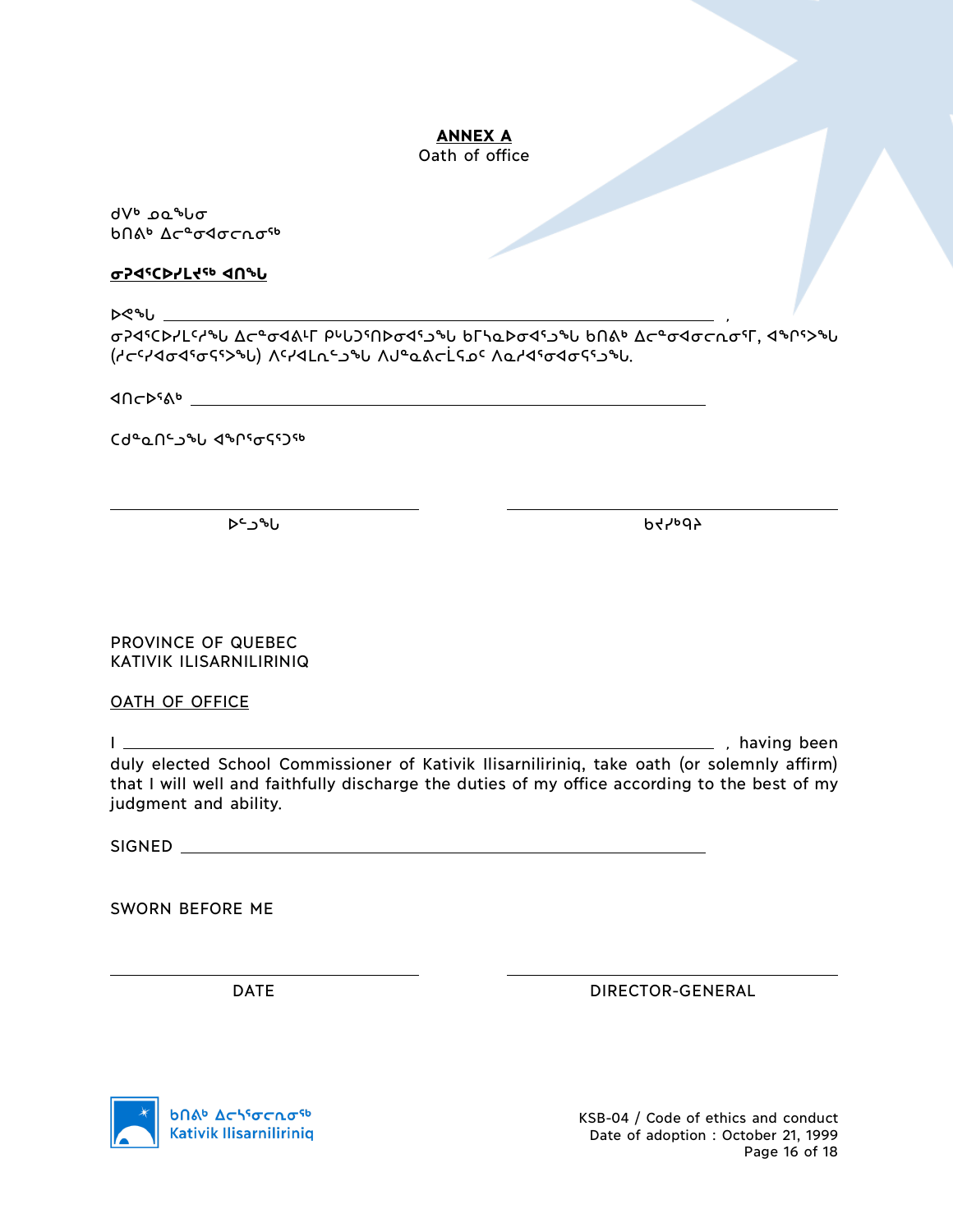### **ANNEX B**

#### Declaration of interests by the Commissioner

In conformity with the Code of Ethics and Conduct for Commissioners, which among other things seeks to avoid any kind of conflict of interest or apparent conflict of interest with the Board, I, the undersigned, make the following solemn affirmation:

Name :

Community :

**1) This declaration is :** 

 $\Box$  my first declaration

- $\Box$  my annual declaration
- $\Box$  an updated declaration since my last declaration made on \_\_\_\_\_\_ - \_\_\_\_\_ - \_\_\_\_\_

# **2) Interest in related business entities**

I declare that I hold shares or have a financial interest in the following corporations (excluding publicly traded corporations), cooperatives, partnerships or other enterprise which have received a contract or a payment from Kativik Ilisarniliriniq in the previous twenty-four (24) months or which I reasonably believe will be seeking to establish a business relationship with or will be receiving a contract or payment from Kativik Ilisarniliriniq in the next twelve (12) months.

☐ None

or

 $\Box$  (name of corporation, cooperative, partnership or other enterprises)

As a Commissioner of Kativik Ilisarniliriniq, I must avoid any kind of conflict of interest or apparent conflict of interest with Kativik Ilisarniliriniq.